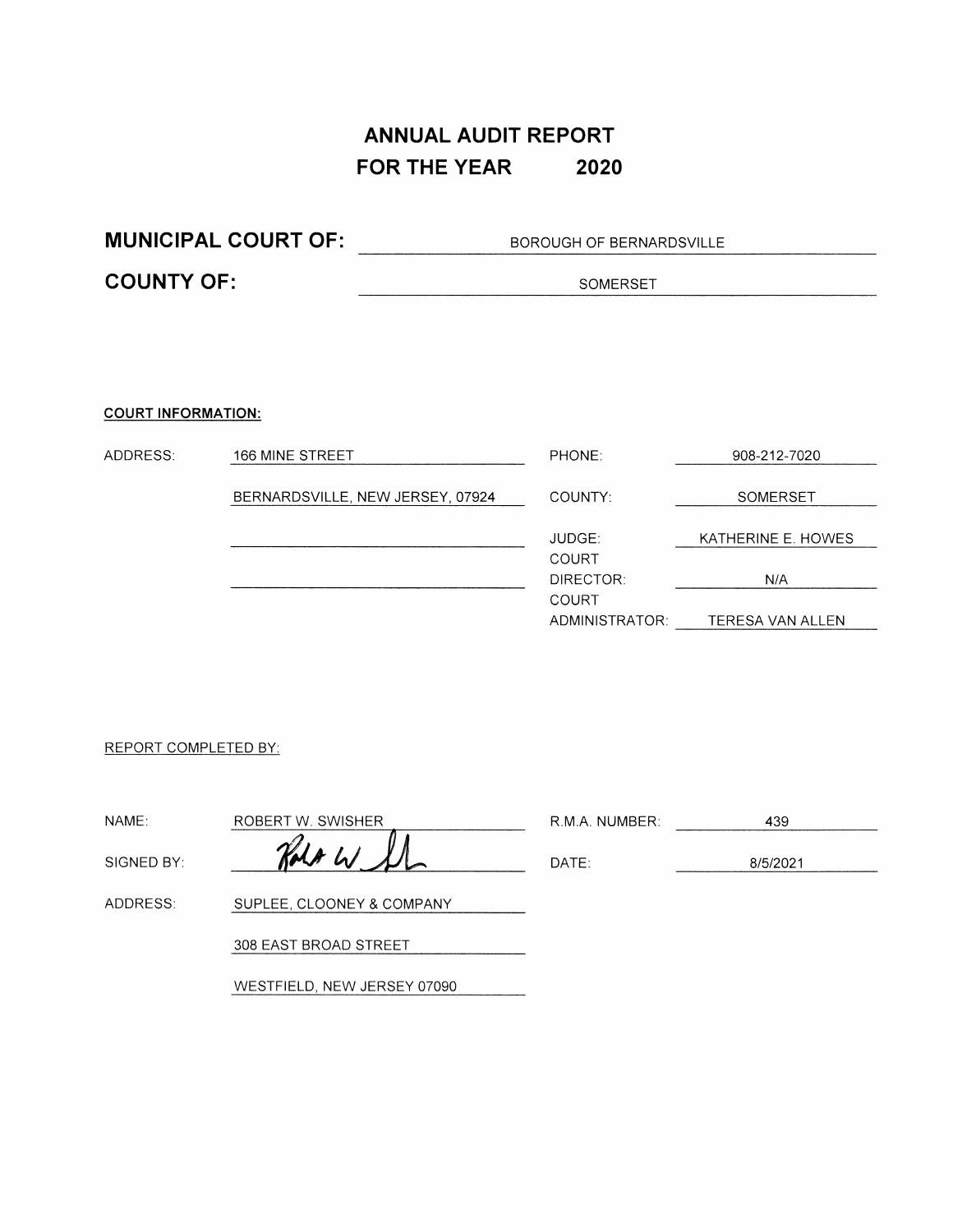# **RECEIPTS AND DISBURSEMENTS FOR THE YEAR ENDING DECEMBER <sup>31</sup>, <sup>2020</sup>**

| <b>AGENCY</b>                                                    | <b>BEGINNING</b><br><b>BALANCE AS OF</b><br><b>DECEMBER</b><br>31, 2019 | <b>RECEIPTS</b> | <b>DISBURSEMENTS</b> | <b>ENDING</b><br><b>BALANCE AS OF</b><br><b>DECEMBER</b><br>31, 2020 |
|------------------------------------------------------------------|-------------------------------------------------------------------------|-----------------|----------------------|----------------------------------------------------------------------|
| STATE OF NEW JERSEY                                              | 4,331.56                                                                | 27,185.23       | 29,144.74            | 2,372.05                                                             |
| <b>COUNTY</b>                                                    | 2,976.50                                                                | 18,406.25       | 20,347.00            | 1,035.75                                                             |
| <b>MUNICIPALITY</b>                                              | 6,123.03                                                                | 36,898.57       | 39,683.09            | 3,338.51                                                             |
| MUNICIPALITY - P.O.A.A.                                          | 6.00                                                                    | 42.00           | 48.00                |                                                                      |
| MUNICIPALITY - PUBLIC DEFENDER                                   |                                                                         | 200.00          | 200.00               |                                                                      |
| <b>CONDITIONAL DISCHARGE</b>                                     |                                                                         |                 |                      |                                                                      |
| <b>WEIGHTS AND MEASURES</b>                                      | 2,150.00                                                                | 1,300.00        | 3,450.00             |                                                                      |
| FISH AND GAME                                                    |                                                                         |                 |                      |                                                                      |
| <b>INTEREST</b>                                                  | 1.43                                                                    | 7.00            | 8.22                 | 0.21                                                                 |
| <b>BAIL REINSTATEMENTS</b>                                       |                                                                         |                 |                      |                                                                      |
| MISCELLANEOUS (overpayments)                                     |                                                                         |                 |                      |                                                                      |
| <b>TOTAL MAGISTRATE</b>                                          | 15,588.52                                                               | 84,039.05       | 92,881.05            | 6,746.52                                                             |
| <b>BAIL</b>                                                      | 300.05                                                                  | 6,137.88        | 5,937.90             | 500.03                                                               |
|                                                                  | 15,888.57                                                               | 90,176.93       | 98,818.95            | 7,246.55                                                             |
| *Was the ending balance disbursed by the 15th of the next month? |                                                                         |                 | <b>YES</b>           | If not, explain?                                                     |
|                                                                  |                                                                         |                 |                      |                                                                      |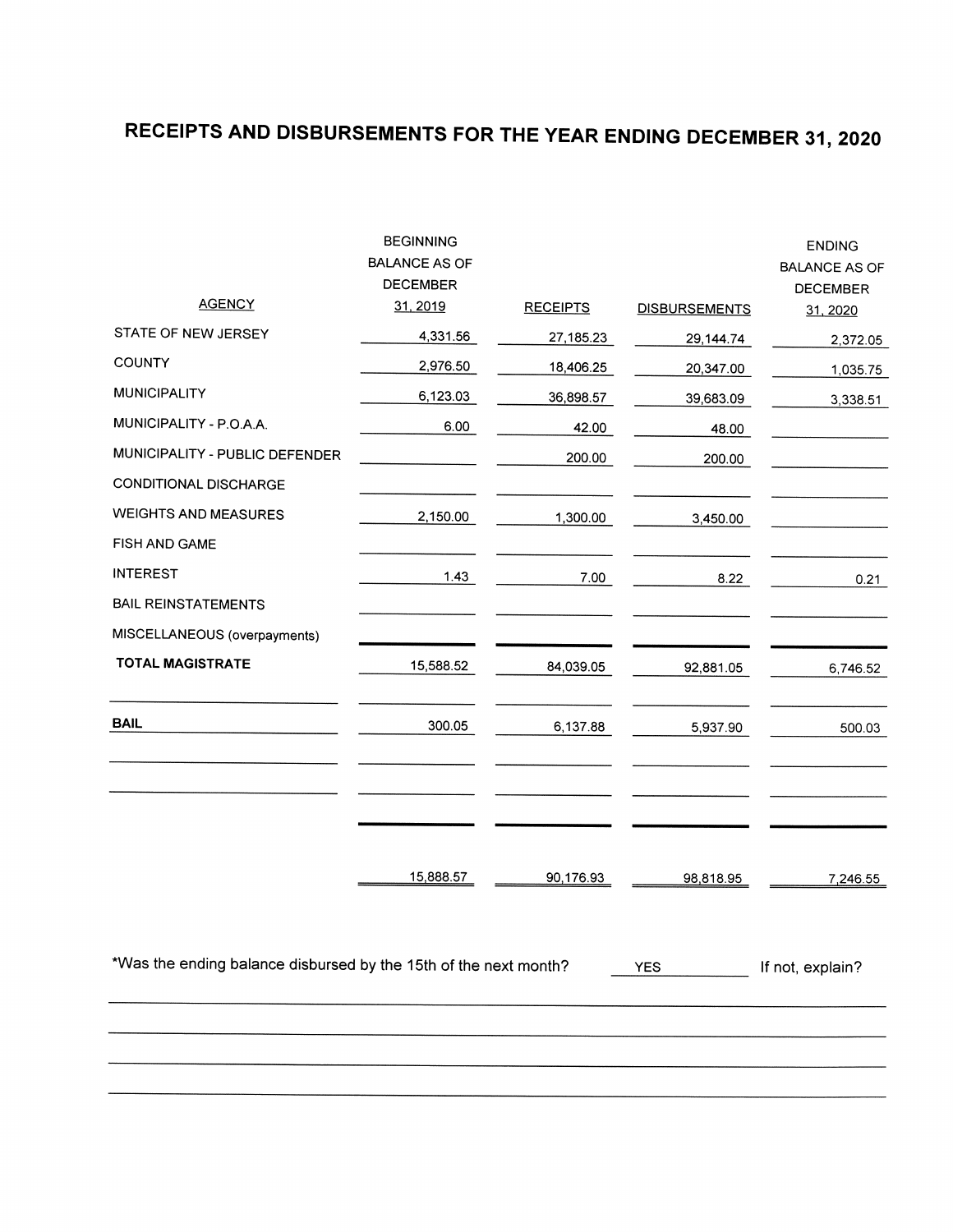## **GENERAL MUNICIPAL COURT INFORMATION**

|    | 1. Does this court serve more than one municipality?<br><b>YES</b><br>If so please list:                                            |                             |              |                                  |                  |  |
|----|-------------------------------------------------------------------------------------------------------------------------------------|-----------------------------|--------------|----------------------------------|------------------|--|
|    | This court serves the municipalities of Bedminster, Bernards Township, Peapack-Gladstone as well as<br>the Borough of Bernardsville |                             |              |                                  |                  |  |
|    |                                                                                                                                     |                             |              |                                  |                  |  |
|    | 2. Amount paid or charged in 2020 to 2020 appropriations for salaries of judge(s)                                                   |                             |              |                                  | \$0.00           |  |
|    | Other staff                                                                                                                         | \$0.00                      | And expenses | \$94,183.23                      |                  |  |
|    |                                                                                                                                     |                             |              |                                  |                  |  |
|    | 3. Is an approved statewide violations bureau schedule of fines prominently posted in the place                                     |                             |              |                                  |                  |  |
|    | where fines are to be paid to the violations clerk?                                                                                 |                             |              | YES                              |                  |  |
| 4. | Does the court have an approved supplemental Local Violations Bureau Schedule?                                                      |                             |              |                                  | <b>YES</b>       |  |
|    | If so, is it prominently posted in the place where fines are to be paid to the violations clerk?                                    |                             |              |                                  |                  |  |
|    | <b>YES</b>                                                                                                                          |                             |              |                                  |                  |  |
|    |                                                                                                                                     |                             |              |                                  |                  |  |
|    | 5. List staff members that are bonded:                                                                                              |                             |              |                                  |                  |  |
|    | Judge<br><b>Court Director</b>                                                                                                      | Katherine E. Howes          |              | Amount of Bond                   | \$1,000,000.00   |  |
|    | <b>Court Administrator</b>                                                                                                          | Teresa Van Allen            |              | Amount of Bond<br>Amount of Bond | \$1,000,000.00   |  |
|    | Deputy Court Clerk                                                                                                                  | Sarah Henderson             |              | Amount of Bond                   | \$1,000,000.00   |  |
|    | <b>Violations Clerk</b>                                                                                                             |                             |              | Amount of Bond                   |                  |  |
|    |                                                                                                                                     |                             |              |                                  |                  |  |
|    | 6. When does Judges term expire?                                                                                                    |                             | 12/31/23     |                                  |                  |  |
|    |                                                                                                                                     |                             |              |                                  |                  |  |
|    | 7. Are uniform traffic tickets serially numbered, properly controlled and accounted for?                                            |                             |              |                                  | <b>YES</b>       |  |
|    | 8. Are tickets eligible for destruction disposed of in a timely and proper manner?                                                  |                             |              |                                  | <b>YES</b>       |  |
|    |                                                                                                                                     |                             |              |                                  |                  |  |
|    |                                                                                                                                     | <b>FINANCIAL PROCEDURES</b> |              |                                  |                  |  |
|    | <b>Daily Financial Procedures</b>                                                                                                   |                             |              |                                  |                  |  |
|    |                                                                                                                                     |                             |              |                                  |                  |  |
|    | 1. Are separate cash boxes maintained for each employee that receives money?                                                        |                             |              |                                  | <b>NO</b>        |  |
|    |                                                                                                                                     |                             |              |                                  |                  |  |
|    | 2. Who is responsible for completing the Daily Bank Deposit?                                                                        |                             |              |                                  | Teresa Van Allen |  |
| 3. | Who is responsible for transporting the Daily Deposit to the bank? Teresa Van Aller / Sarah Henderson                               |                             |              |                                  |                  |  |
|    |                                                                                                                                     |                             |              |                                  |                  |  |
| 4. | What procedures are followed to transport the moneys to the bank (i.e. security)?                                                   |                             |              |                                  |                  |  |
|    | Money is put in locked bank bag and taken to the bank by Teresa Van Allen / Sarah Henderson                                         |                             |              |                                  |                  |  |
|    |                                                                                                                                     |                             |              |                                  |                  |  |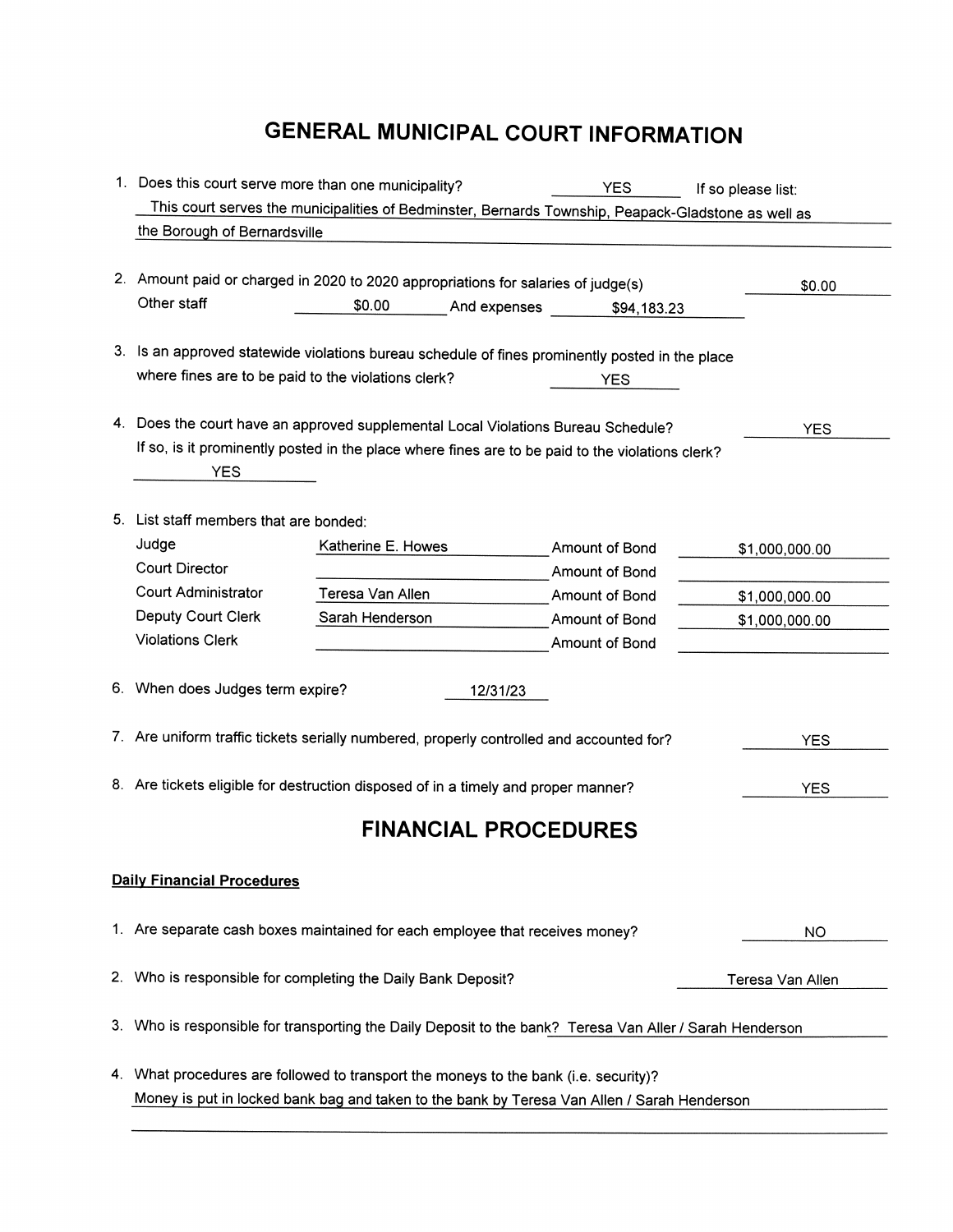| 5. Are deposits made within 48 hours?<br><b>YES</b>                                                                                                                | If not, please explain: |                       |            |
|--------------------------------------------------------------------------------------------------------------------------------------------------------------------|-------------------------|-----------------------|------------|
| 6. Do the above cash handling procedures provide for adequate security and separation of responsibilities?                                                         | <b>YES</b>              |                       |            |
| 7. Do the deposit slips match the totals provided by the Daily Batch and Criminal Journal?<br>If no, please explain:<br><u> 1980 - Johann John Stein, markin f</u> |                         |                       | <b>YES</b> |
| 8. Do the Deposit slips match the daily totals displayed on the ATS Monthly Cashbook?<br>If no, please explain:                                                    |                         |                       | <b>YES</b> |
| 9. Are the deposit slips attached to the ATS Daily Batch Report and Criminal Journal?                                                                              |                         |                       | <b>YES</b> |
| 10. As of what date or dates was cash counted, reconciliation made and bank balances confirmed?<br>12/31/20, 7/14/21                                               |                         |                       |            |
| <b>Monthly Financial Procedures</b>                                                                                                                                |                         |                       |            |
| 11. Are separate general/bail bank accounts maintained?                                                                                                            | YES.                    |                       |            |
| 12. Is the court utilizing the ATS/ACS monthly cash book?                                                                                                          | <b>YES</b>              | If no please explain: |            |
| 13. Who is responsible for the municipal court financial procedures(name and title)?<br>TERESA VAN ALLEN, COURT ADMINISTRATOR                                      |                         |                       |            |
| 14. Do the monthly disbursement checks equal account totals on part V of the ATS monthly cash book?<br>YES<br>If no, please explain:                               |                         |                       |            |
| 15. Are moneys turned over to the proper agencies on or before the 15th of the month?<br>If no, please explain:                                                    |                         |                       | <b>YES</b> |
| 16. Does the general account accrue interest?                                                                                                                      | <b>YES</b>              | Bail?                 | <b>YES</b> |
| Is the interest turned over on a monthly basis?                                                                                                                    | <b>YES</b>              |                       |            |
| 17. Are overpayment checks written on a monthly basis?                                                                                                             | <b>YES</b>              | Interest?             | <b>YES</b> |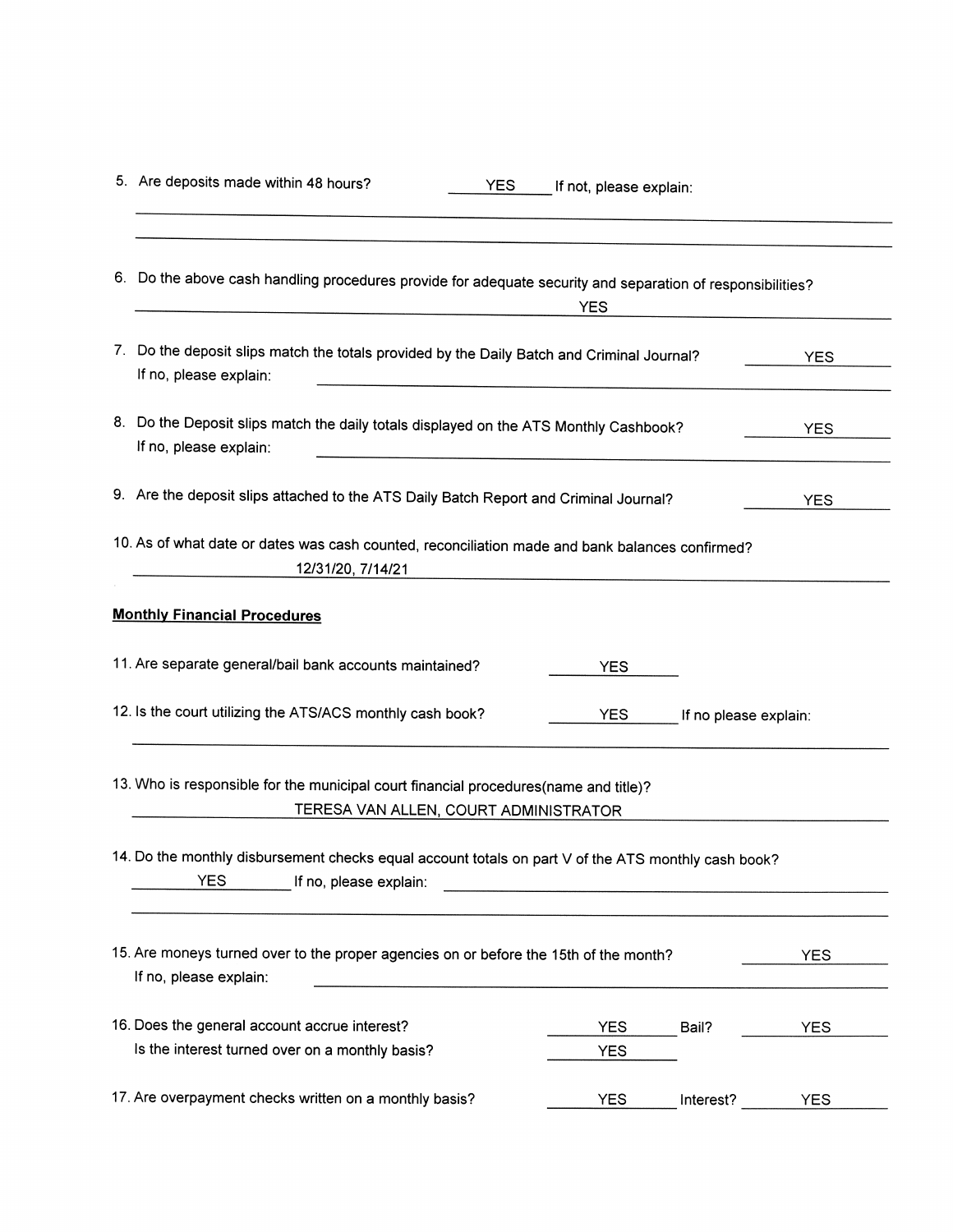| 18. Is the bank reconciliation page of the monthly cash book completed and balanced?<br>If no, please explain:              | YES.       |  |
|-----------------------------------------------------------------------------------------------------------------------------|------------|--|
| 19. Are the fiscal records kept in a safe place?                                                                            | YES.       |  |
| <b>Bail Procedures</b>                                                                                                      |            |  |
| 20. Is bail collected by the police department properly and promptly turned over to the municipal court?<br>YES.            |            |  |
| 21. Are bail refunds done in a timely manner?                                                                               | YES.       |  |
| Are the refund checks made out to the surety?                                                                               | <b>YES</b> |  |
| 22. Are bail forfeitures done in a timely manner?                                                                           | YES.       |  |
| 23. Are the cash balances on the Monthly Bail on Account Report equal to the account balance in<br>the bail account?<br>YES |            |  |

 $\mathcal{L}^{\text{max}}_{\text{max}}$  and  $\mathcal{L}^{\text{max}}_{\text{max}}$